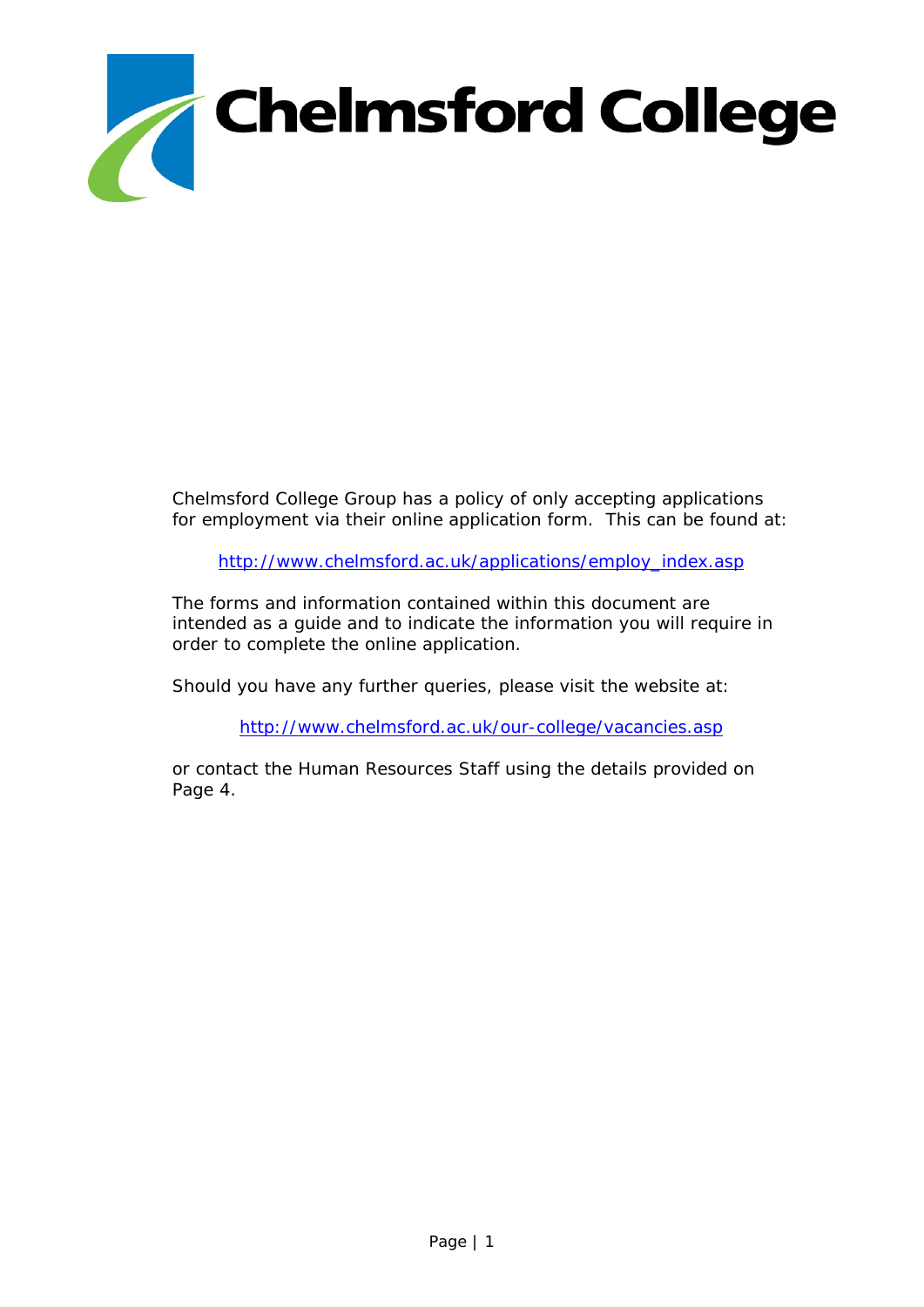# Chelmsford College Group Guidance Notes

**The following notes should be used to assist you in completing both the Personal Data Form and the Application Form. If you have further questions, please contact Human Resources using the contact details on Page 4.** 

### **Personal Data Form**

### Personal & Contact Details

**Previous Surname(s) Used**: Please list all surnames you have used previously.

**Forename(s):** Please include your full forenames as shown on your birth certificate or passport.

**Contact Details:** Our preferred method of communication is by e-mail but telephone numbers are also very useful to us.

### Equality Monitoring Data

**Ethnic Origin:** 

**White British includes:** English, Welsh, Scottish and Northern Irish

**White Irish:** Those who relate their ethnic group or background to the Republic of Ireland.

### **Application For Employment**

### Post Applied For

Please enter the name of the post exactly as it appears in the advertisement.

### Previous Employment

Please enter in this section details of all your previous employment in reverse chronological order; starting with the most recent.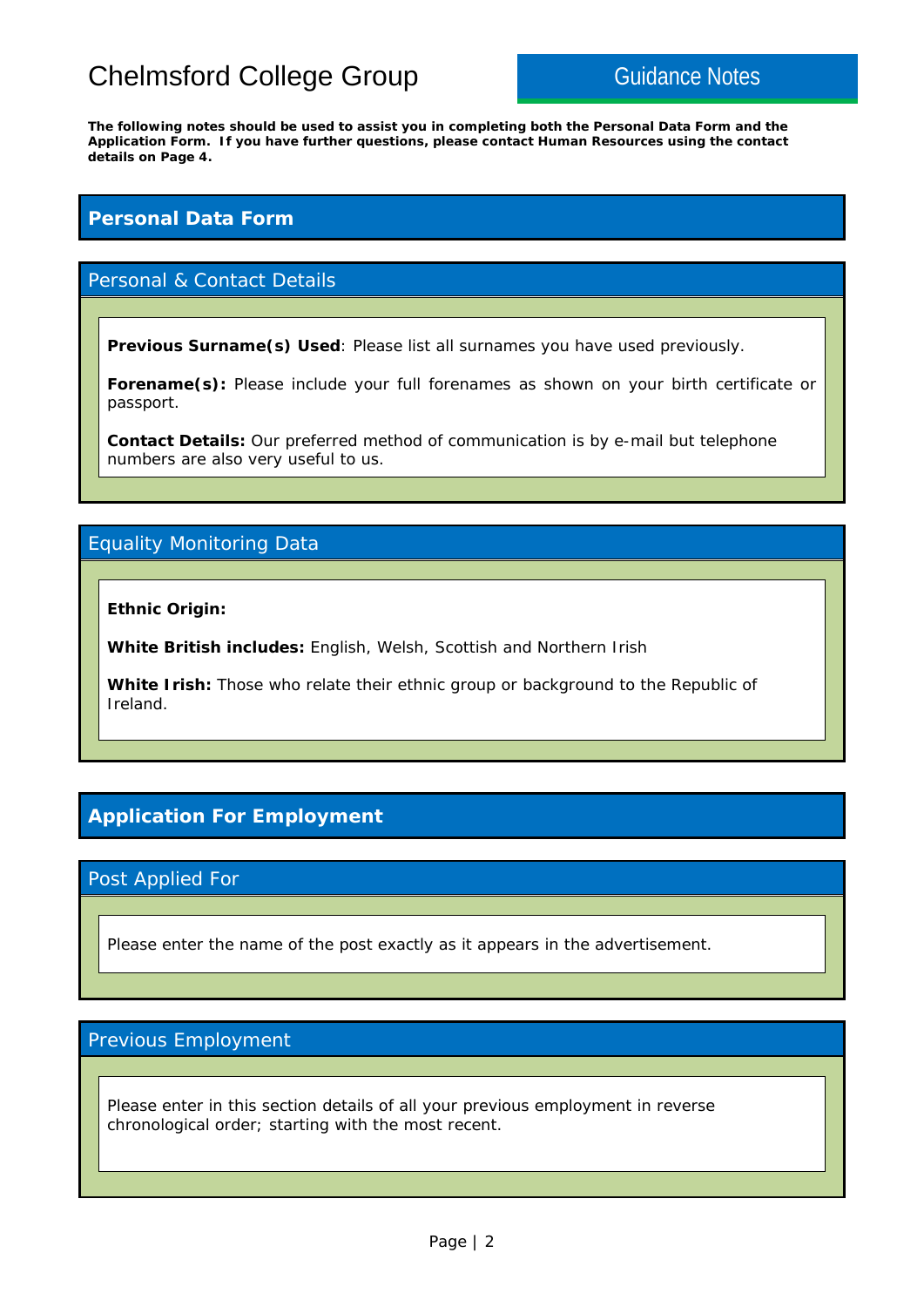### **Education**

When naming an educational institution, please provide brief details of its address to aid identification.

### **Qualifications**

Where you state that you hold a specific qualification in this section, you must be able to produce the original certificates for verification should you be invited to attend an interview.

### Membership of Professional Bodies

Where you state that you hold membership of a professional body in this section, you must be able to produce original proof for verification should you be invited to attend an interview.

### Current Training Enrolments

Please list here any training for which you are currently enrolled which will either enhance your suitability for the post you have applied for, or which you intend to continue should you be offered employment.

### Concurrent Employment

Should you be offered a post, you will be required to devote your full time, attention and abilities to your duties during your working hours and act in the best interests of the Chelmsford College Group at all times. Accordingly, you must not, without the written consent of the Corporation, undertake any employment or engagement, which might interfere with the performance of your duties or conflict with the interests of the Corporation. You are therefore asked to note in this section any other employment you intend to undertake, paid or unpaid, concurrent with the post you are applying for.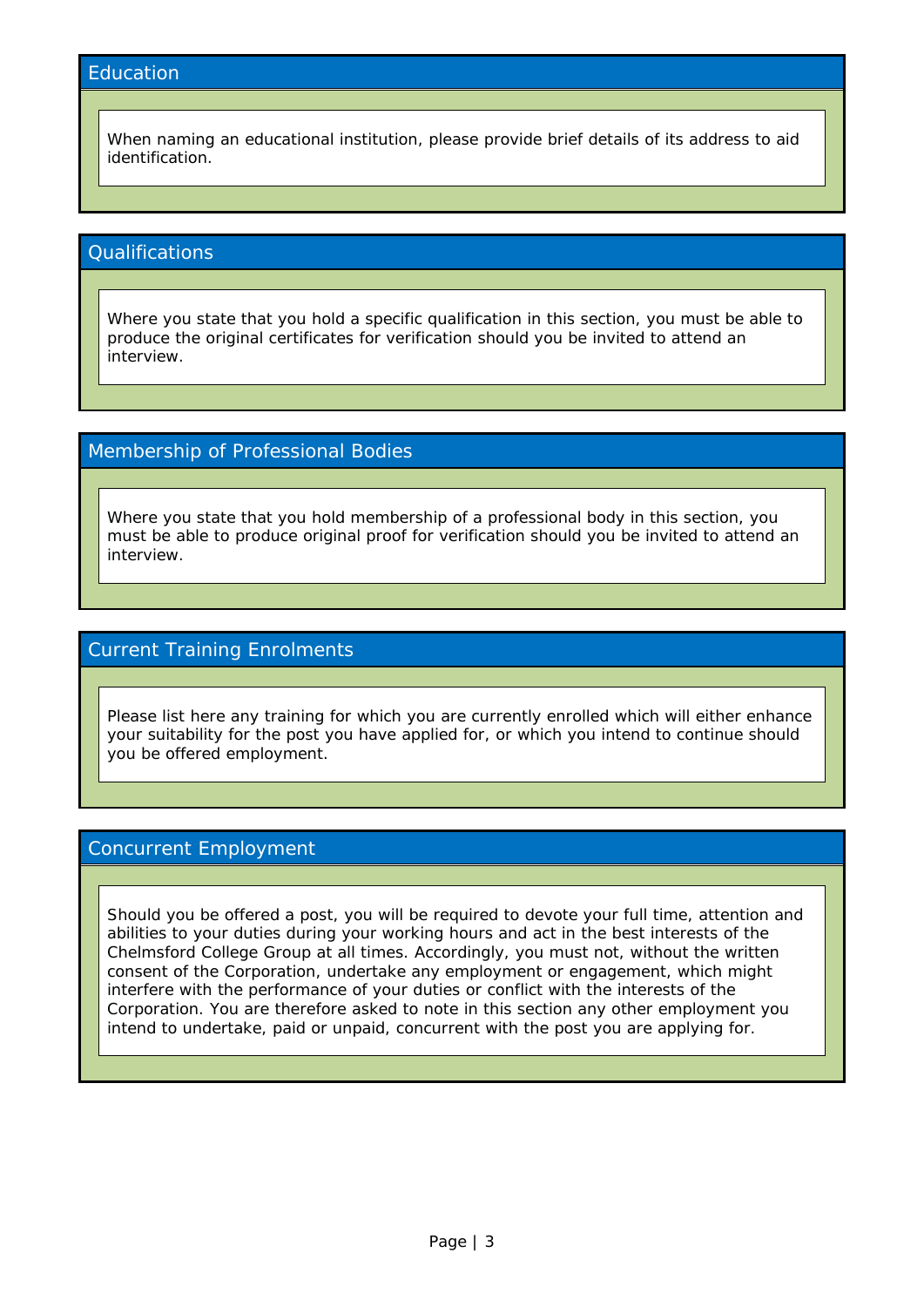### References

You are asked to provide contact details, from your current and most recent posts, for a minimum of two referees. All employment referees should be the Head of Establishment. It is assumed that you will have obtained consent to release these details to us.

For those without previous employment, appropriate references from a person of professional standing known to you (e.g. General Practitioner, Solicitor, Bank/Building Society Manager, Councillor, Teacher) will be acceptable.

The receipt of satisfactory references is a pre-requisite for the commencement of employment with the Chelmsford College Group.

If you have previously worked with children, young people or vulnerable adults, and this employment is not covered by your two nominated referees, you are required to nominate additional referees.

Character references and references from friends and relatives are not acceptable. Email is our preferred method of contact for requesting references and you are asked to provide these addresses wherever you can. Where email addresses are not available this is likely to cause a delay in the processing of your application.

### Supporting Statement

Please use this section to submit additional information in support of your application form that demonstrates how your skills and abilities relate to the Job Description and Person Specification. Please continue on a separate sheet if necessary.

Please note that a Curriculum Vitae will not be accepted in replace of these supporting details.

### Completed Application Forms & enquiries

The College Group only accepts online applications. Enquiries can be made via:

**E-mail:** 

employment@chelmsford.ac.uk

#### **Address:**

Human Resource Department Chelmsford College Moulsham Street Chelmsford Essex CM2 0JQ

**Contact Numbers: Tel:** 01245 293018 **Tel:** 01245 490486 *(24 hour answer phone)*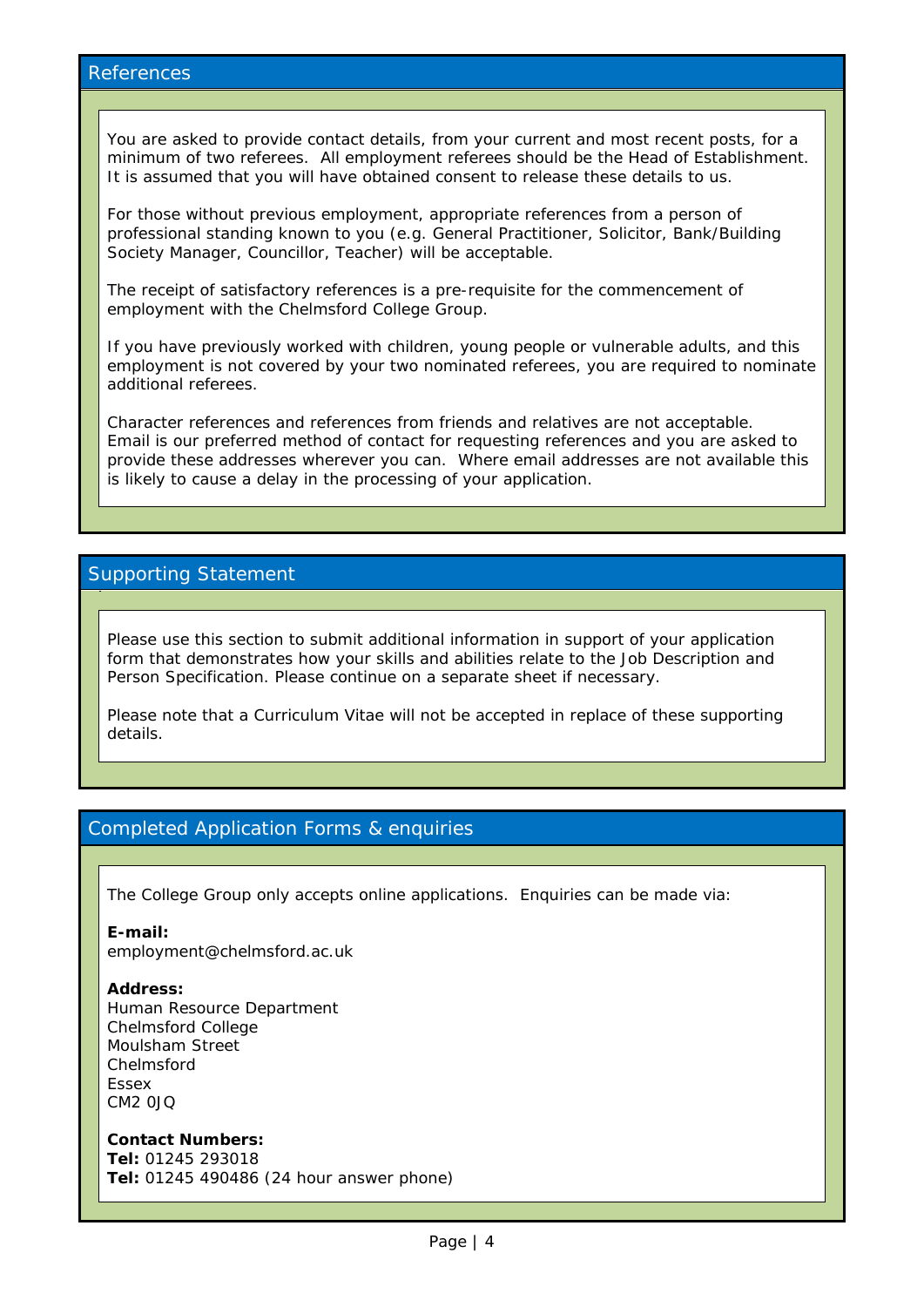# Chelmsford College **Personal Data Form**

| <b>Personal &amp; Contact Details</b>                |                                                                                             |
|------------------------------------------------------|---------------------------------------------------------------------------------------------|
| Title:<br>Surname:                                   | Previous Surname(s) Used:                                                                   |
|                                                      |                                                                                             |
| Forename(s):                                         | Preferred known name:                                                                       |
|                                                      |                                                                                             |
| Date of Birth:                                       | <b>National Insurance Number:</b>                                                           |
| Address:                                             | 6 Numbers<br>2 Letters<br>1 Letter                                                          |
|                                                      | Postcode:                                                                                   |
| Home Telephone Number:                               | Mobile Telephone Number:                                                                    |
|                                                      |                                                                                             |
| <b>Email Address:</b>                                | Other Daytime Telephone Number:                                                             |
|                                                      |                                                                                             |
| of the College:                                      | Please state any close relationship you have with any employee or member of the Corporation |
|                                                      |                                                                                             |
| Please tell us how you became aware of this vacancy: |                                                                                             |
|                                                      |                                                                                             |

## **Disability Monitoring Data**

| The Disability Discrimination Act defines disability as: "A physical or mental impairment which<br>has a substantial long-term effect on the person's ability to carry out normal day-to-day<br>activities" |
|-------------------------------------------------------------------------------------------------------------------------------------------------------------------------------------------------------------|
| Yes<br>Do you consider yourself to have a disability:<br>No                                                                                                                                                 |
| If yes, please state nature of your disability, and any assistance needed to attend an interview.                                                                                                           |
|                                                                                                                                                                                                             |
|                                                                                                                                                                                                             |
|                                                                                                                                                                                                             |
|                                                                                                                                                                                                             |
|                                                                                                                                                                                                             |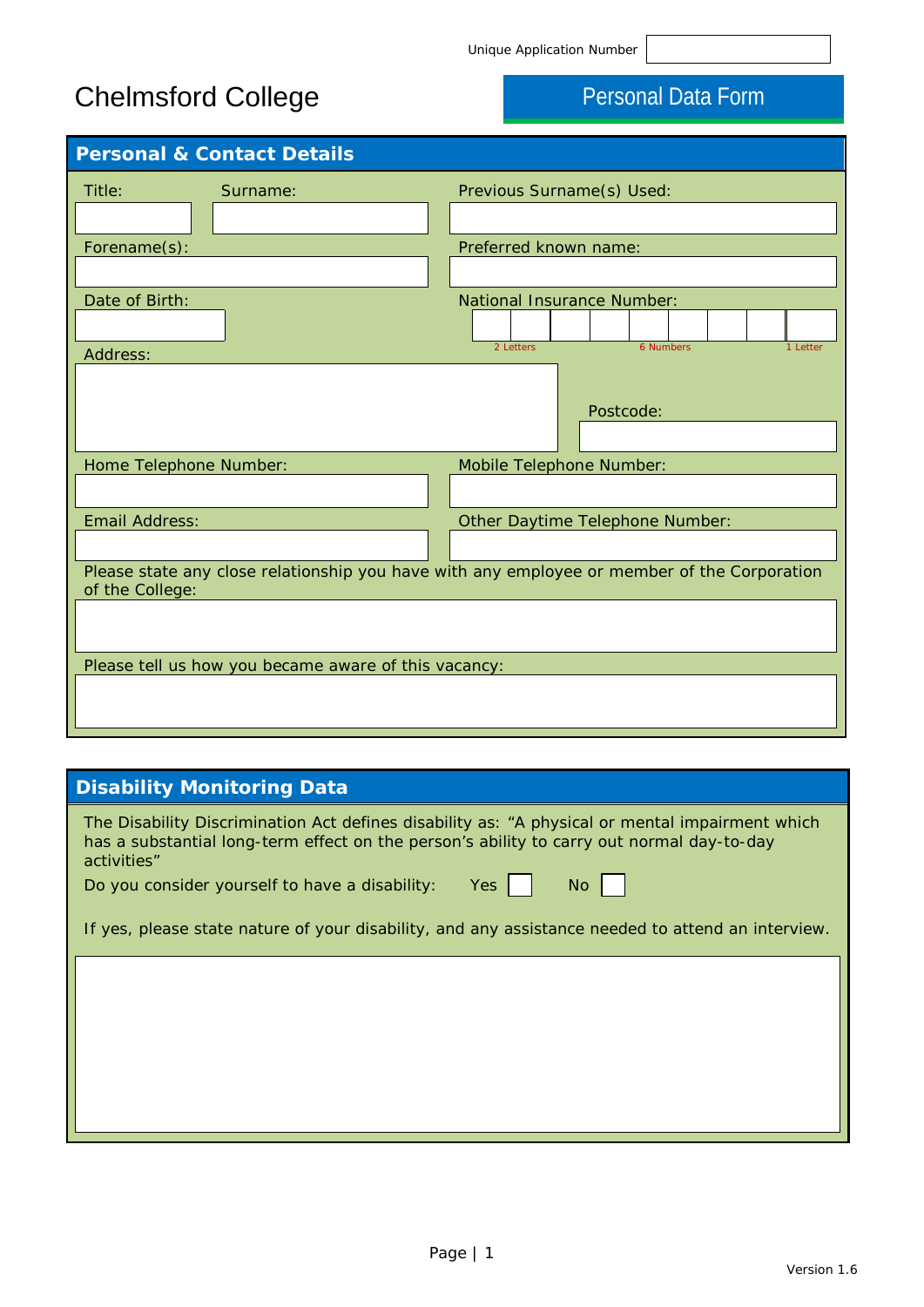Unique Application Number **Equality Monitoring Data Gender** Female Male **Marital Status** Married Separated Divorced Widowed Never Married and never registered a same-sex civil Partnership In a registered same-sex civil partnership Formerly in a same-sex partnership, now legally dissolved **Prefer not to say Sexual Orientation** Heterosexual / Straight Gay / Lesbian Bisexual Prefer not to say **Ethnic Origin** White British White Irish Gypsy or Irish **Traveller** Any Other White **Background** White & Black Caribbean White & Black African White & Asian **Other Mixed /** Multi Ethnic Indian Pakistani Bangladeshi Chinese Any Other Asian Background African Caribbean Any other Black / African / Caribbean **Background** Arab Any other Ethnic Group Prefer not to say **Religion or Belief** (Please select the category which most represents your religion or belief) Christian Buddhist Hindu Jewish Jewish Muslim Sikh Sikh Any other religion or belief No Religion **Prefer not to say** 

### **Right to Work in the UK**

Are there any restrictions to your residence or employment in the UK which might affect your right to take up a post with the Chelmsford College? (For example, the requirement for a work permit) Yes No If yes, please provide details below.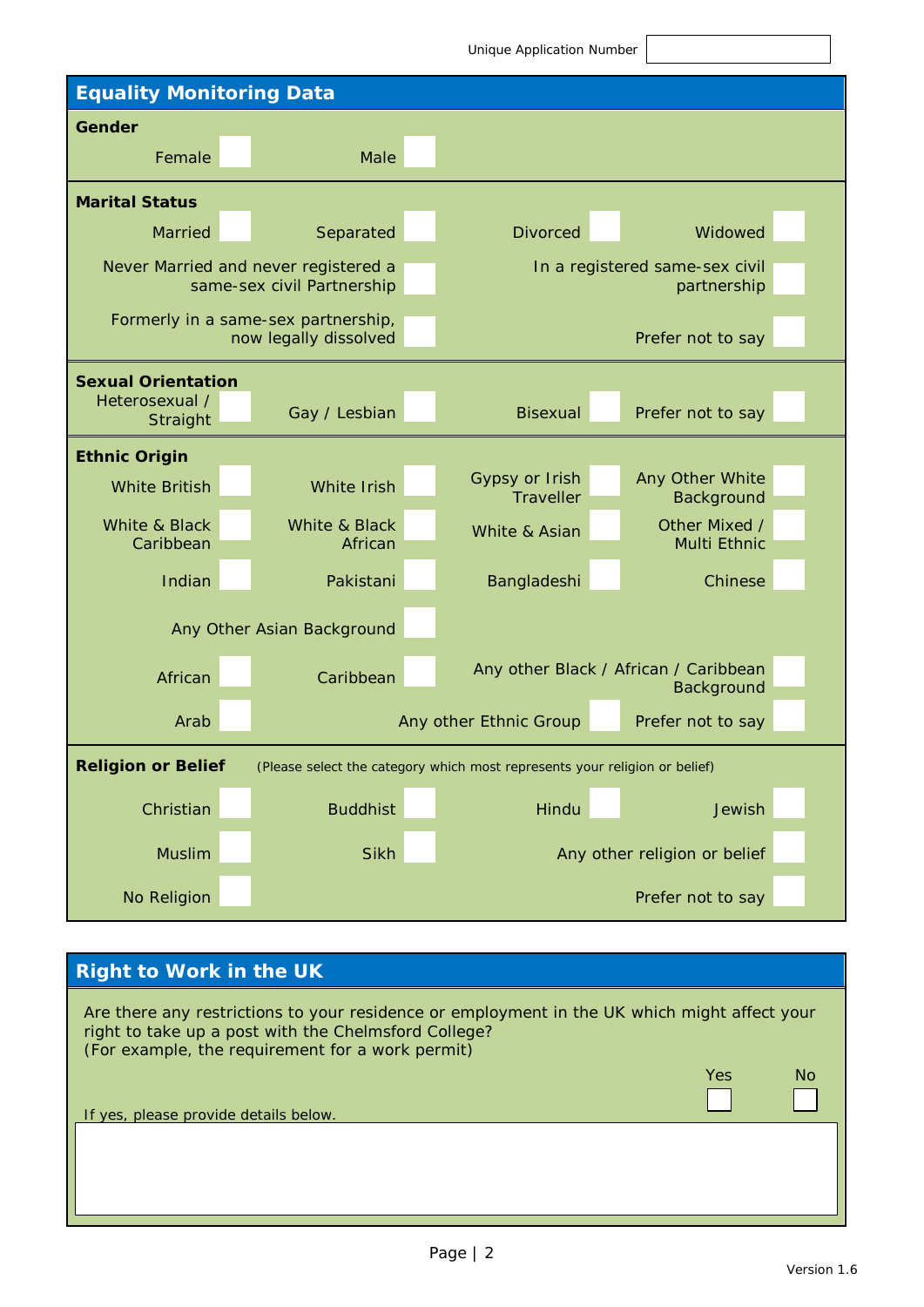Yes No

Yes No

Yes No

### **Disclosure of Criminal Convictions**

This post is subject to an Enhanced Disclosure and Baring Service (DBS) Disclosure. Under the provisions of the Rehabilitation of Offenders Act 1974 (Exemption) Order 1975, all applicants are required to disclose any current or spent criminal convictions. The amendments to the Exceptions Order 1975 (2013) provide that certain spent cautions are 'protected' and are not subject to disclosure to employers, and cannot be taken into account. Guidance and criteria on the filtering of these cautions and convictions can be found on the Disclosure and Barring Service website.

Do you have any cautions (including any final warnings or reprimands) or convictions which are not "protected" as defined by the Exceptions Order 1975\* to the Rehabilitation of Offenders Act 1974?

Are there any other matters that may be relevant to your suitability to work for the College? There is no obligation to disclose a protected caution or conviction as defined by the Exceptions Order 1975\*.

#### *(\*As amended by the 2013 Exceptions Order)*

If you have previously had an Enhanced Disclosure and Barring Service (DBS) check, are you currently registered with the DBS update service?

If you have answered **YES** to either of the first two questions, you must provide appropriate additional information below. If this space is insufficient, please attach a separate document.

Additional detail related to cautions, convictions, bind-overs or other matters:

### **Data Protection Statement**

The information that you provide on this form and that obtained from other relevant sources will be used to process your application for employment. Aggregated personal information including data from this form will be used in a confidential manner to help us monitor our recruitment process.

If you succeed in your application and take up employment with us, the information will be used in the administration of your employment with us and to provide you with information about us or third parties. We may check the information collected with third parties or with other information held by us. We may also use or pass to certain third parties information to prevent or detect crime, to protect public funds, or in other ways, as permitted by law.

By submitting this Personal Data Form, you agree to the processing of sensitive personal data (as described above) in accordance with the relevant Data Protection legislation.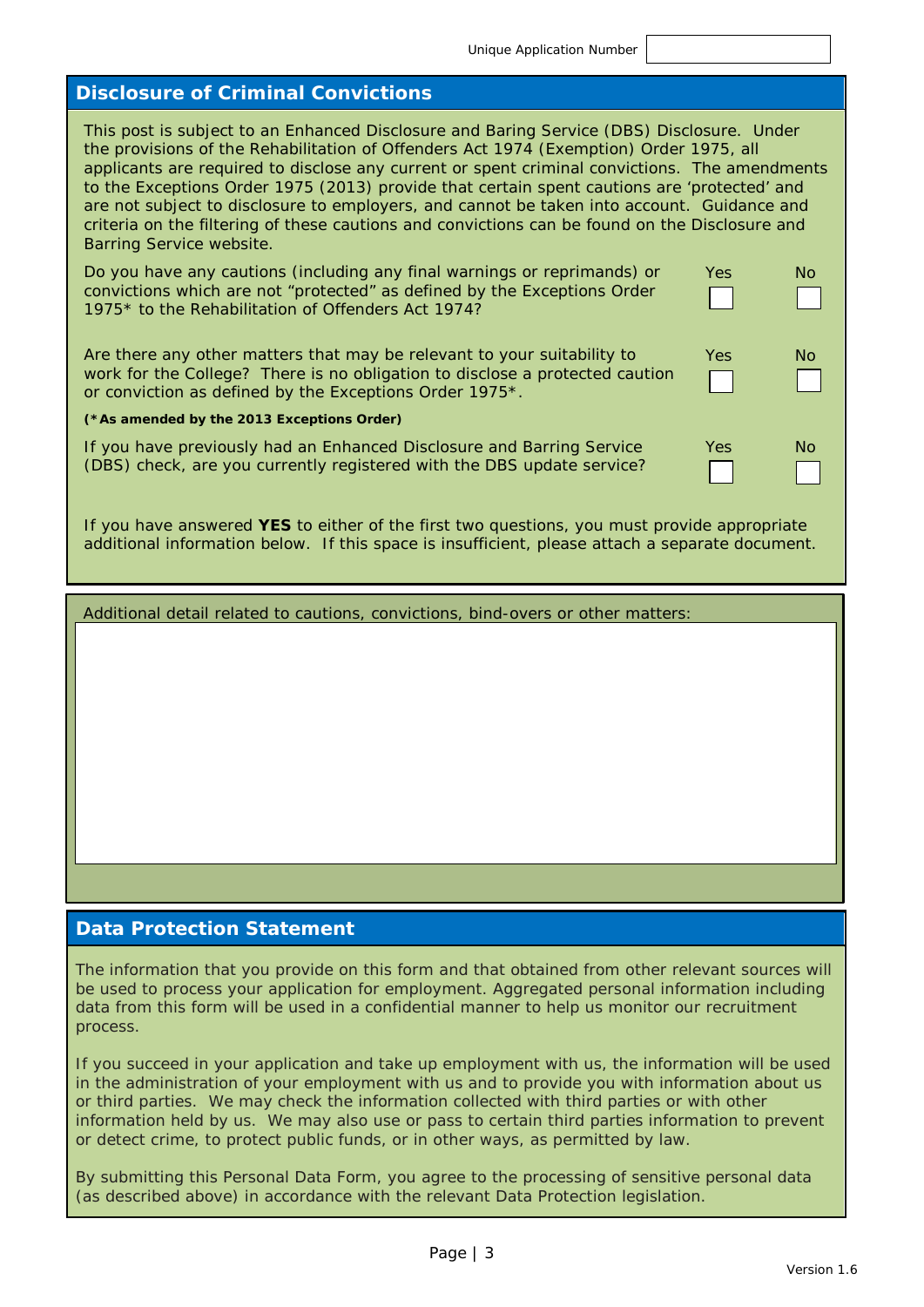|                                                                                                                                                                                                  | Unique Application Number |  |  |
|--------------------------------------------------------------------------------------------------------------------------------------------------------------------------------------------------|---------------------------|--|--|
| <b>Signature</b>                                                                                                                                                                                 |                           |  |  |
| By entering my name (or signature on a printed version) I hereby indicate my agreement to both<br>the Data Protection Statement above and the Declaration contained within the Application Form. |                           |  |  |
| <b>Type Name</b>                                                                                                                                                                                 | Date:                     |  |  |

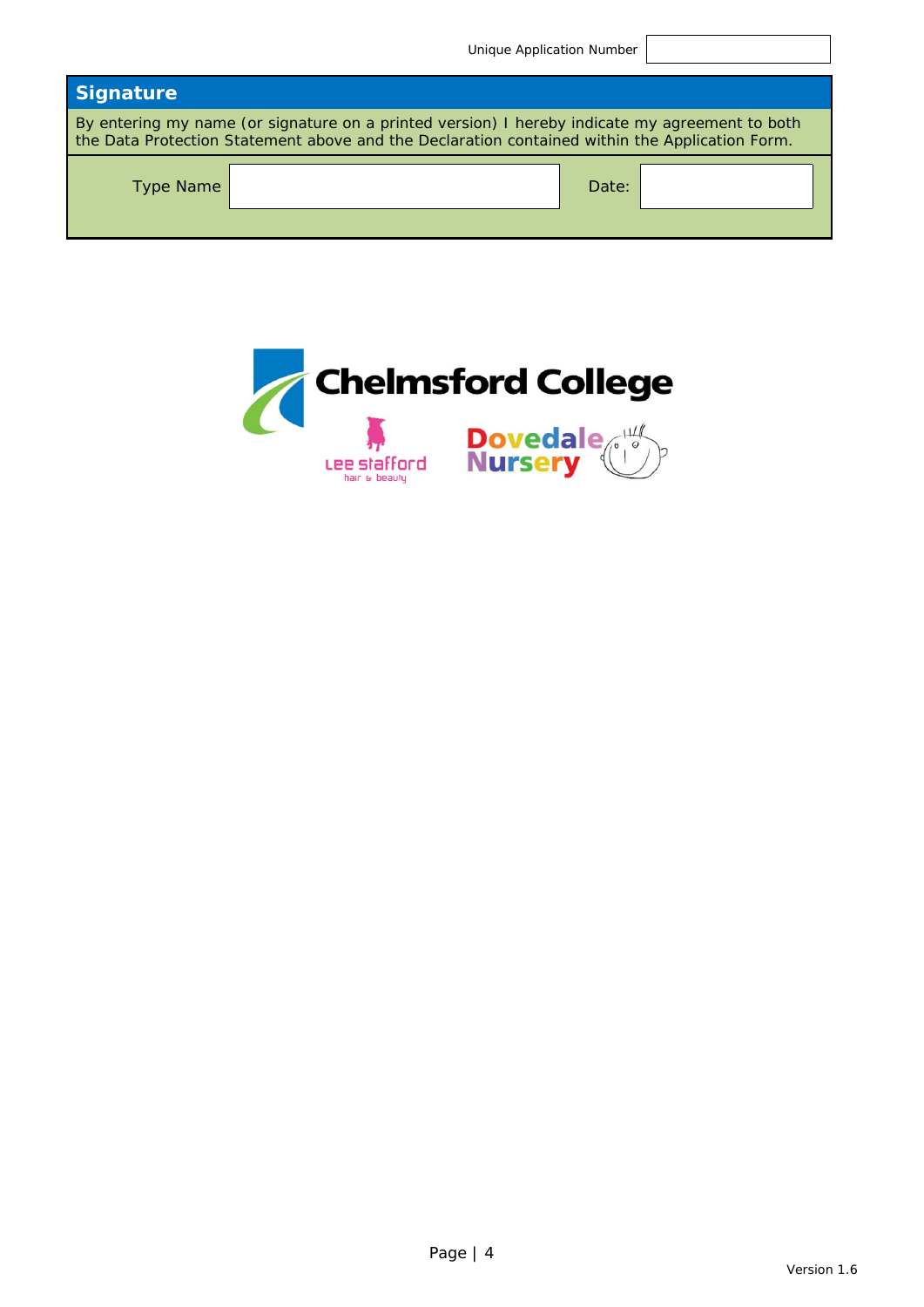# Chelmsford College **Application For Employment**

## **Post Applied For**

| <b>Present Occupation</b>          | (If not in employment please leave blank)                 |
|------------------------------------|-----------------------------------------------------------|
| Job Title:                         |                                                           |
|                                    |                                                           |
| <b>Dates</b>                       | Name and Address of Employer:                             |
| From<br>To                         |                                                           |
|                                    |                                                           |
|                                    |                                                           |
| <b>Current Salary:</b>             | <b>Notice Period:</b>                                     |
| Reason for seeking new employment: |                                                           |
|                                    |                                                           |
|                                    | Brief description of current responsibilities and duties: |
|                                    |                                                           |
|                                    |                                                           |
|                                    |                                                           |
|                                    |                                                           |
|                                    |                                                           |
|                                    |                                                           |
|                                    |                                                           |
|                                    |                                                           |
|                                    |                                                           |
|                                    |                                                           |
|                                    |                                                           |

| <b>Previous Employment</b>                 | (Please list most recent employer first) |
|--------------------------------------------|------------------------------------------|
| <b>Dates</b>                               | Name and Address of Employer             |
| From<br>To                                 |                                          |
|                                            |                                          |
|                                            |                                          |
| Job Title and brief description of duties: |                                          |
|                                            |                                          |
|                                            |                                          |
|                                            |                                          |
| Reason for leaving:                        |                                          |
|                                            |                                          |
|                                            |                                          |
|                                            |                                          |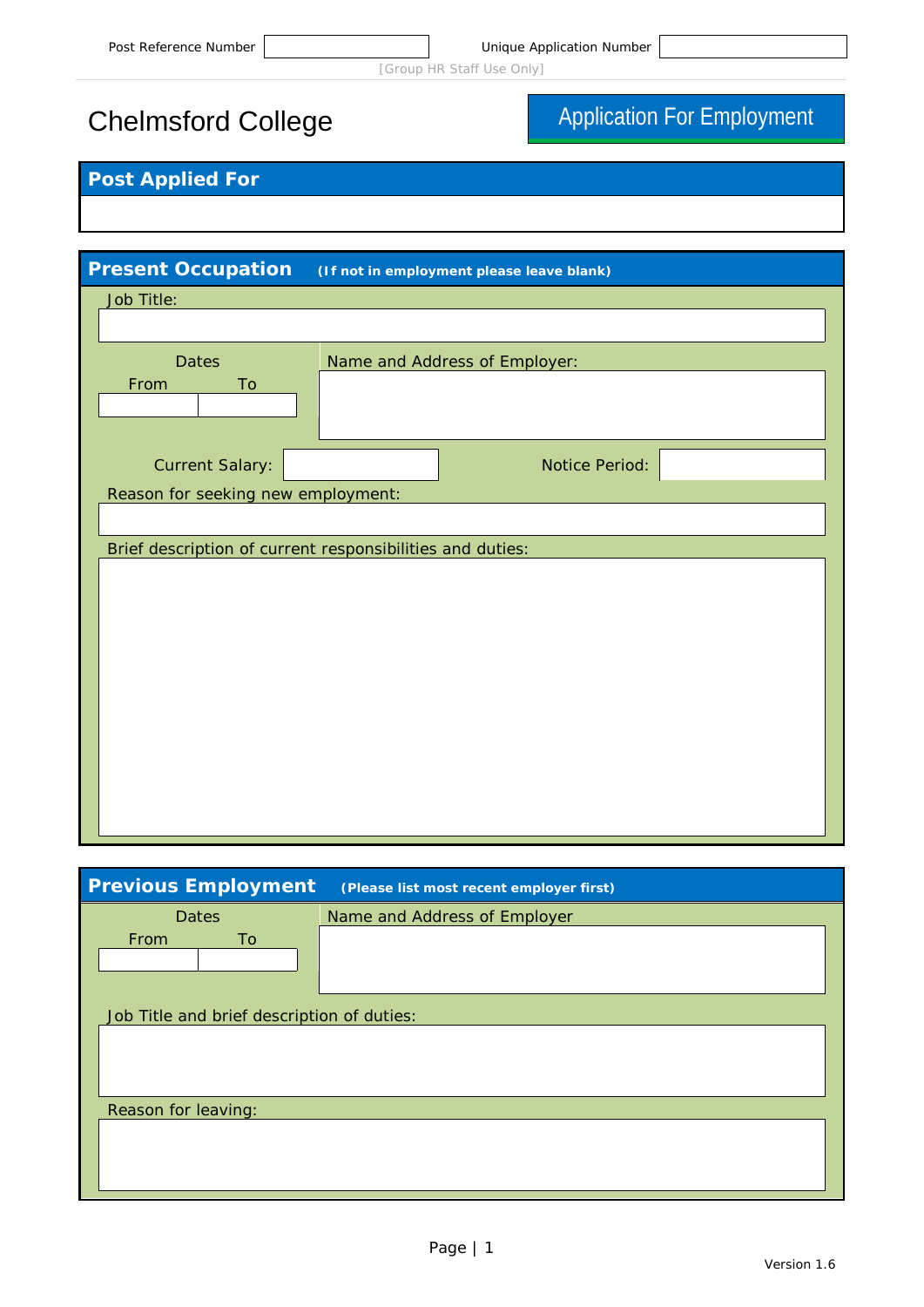| <b>Dates</b>                               | Name and Address of Employer |
|--------------------------------------------|------------------------------|
| To<br>From                                 |                              |
|                                            |                              |
|                                            |                              |
| Job Title and brief description of duties: |                              |
|                                            |                              |
|                                            |                              |
| Reason for leaving:                        |                              |
|                                            |                              |
|                                            |                              |
|                                            |                              |
| <b>Dates</b><br>From<br>To                 | Name and Address of Employer |
|                                            |                              |
|                                            |                              |
| Job Title and brief description of duties: |                              |
|                                            |                              |
|                                            |                              |
|                                            |                              |
| Reason for leaving:                        |                              |
|                                            |                              |
|                                            |                              |
|                                            |                              |
| <b>Dates</b>                               | Name and Address of Employer |
| From<br>To                                 |                              |
|                                            |                              |
|                                            |                              |
| Job Title and brief description of duties: |                              |
|                                            |                              |
|                                            |                              |
| Reason for leaving:                        |                              |
|                                            |                              |
|                                            |                              |
| <b>Dates</b>                               | Name and Address of Employer |
| From<br>To                                 |                              |
|                                            |                              |
|                                            |                              |
| Job Title and brief description of duties: |                              |
|                                            |                              |
|                                            |                              |
|                                            |                              |
| Reason for leaving:                        |                              |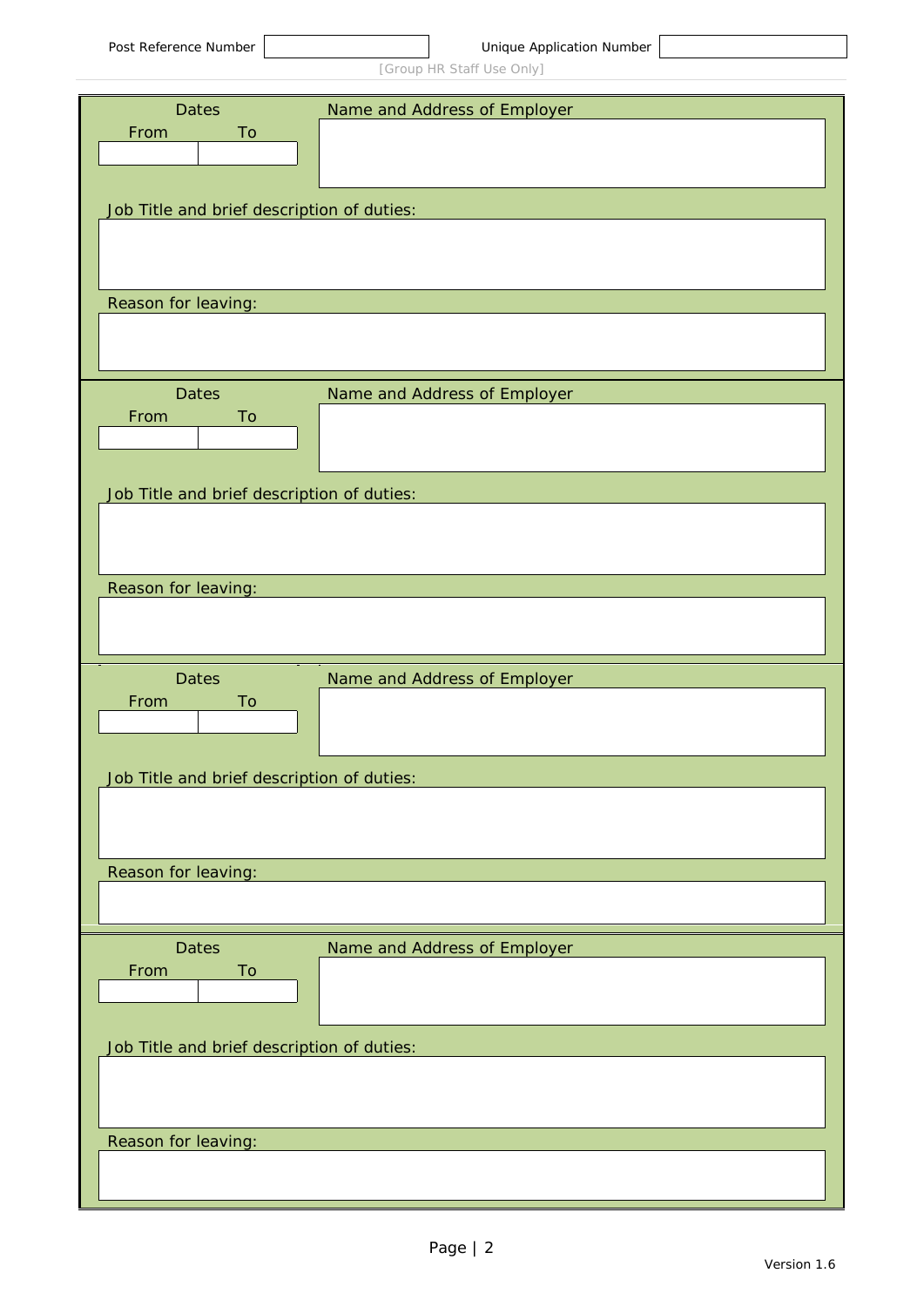| <b>Education</b>                      |                   |                 |
|---------------------------------------|-------------------|-----------------|
| Secondary School, College, University | From (Month/Year) | To (Month/Year) |
|                                       |                   |                 |
|                                       |                   |                 |
|                                       |                   |                 |
|                                       |                   |                 |
|                                       |                   |                 |

### **Qualifications**

*Qualifications Obtained (School exams, vocational qualifications, degrees, diplomas, professional exams etc.)*

| Qualification with Level or Class | <b>Awarded By</b> | Period of Study and<br>Date Awarded |
|-----------------------------------|-------------------|-------------------------------------|
|                                   |                   |                                     |
|                                   |                   |                                     |
|                                   |                   |                                     |
|                                   |                   |                                     |
|                                   |                   |                                     |
|                                   |                   |                                     |
|                                   |                   |                                     |
|                                   |                   |                                     |
|                                   |                   |                                     |
|                                   |                   |                                     |
|                                   |                   |                                     |

### **Professional Development**

*Please list professional development courses attended during the last three years*

### **Membership of Professional Bodies**

*Please list any membership of professional bodies or associations*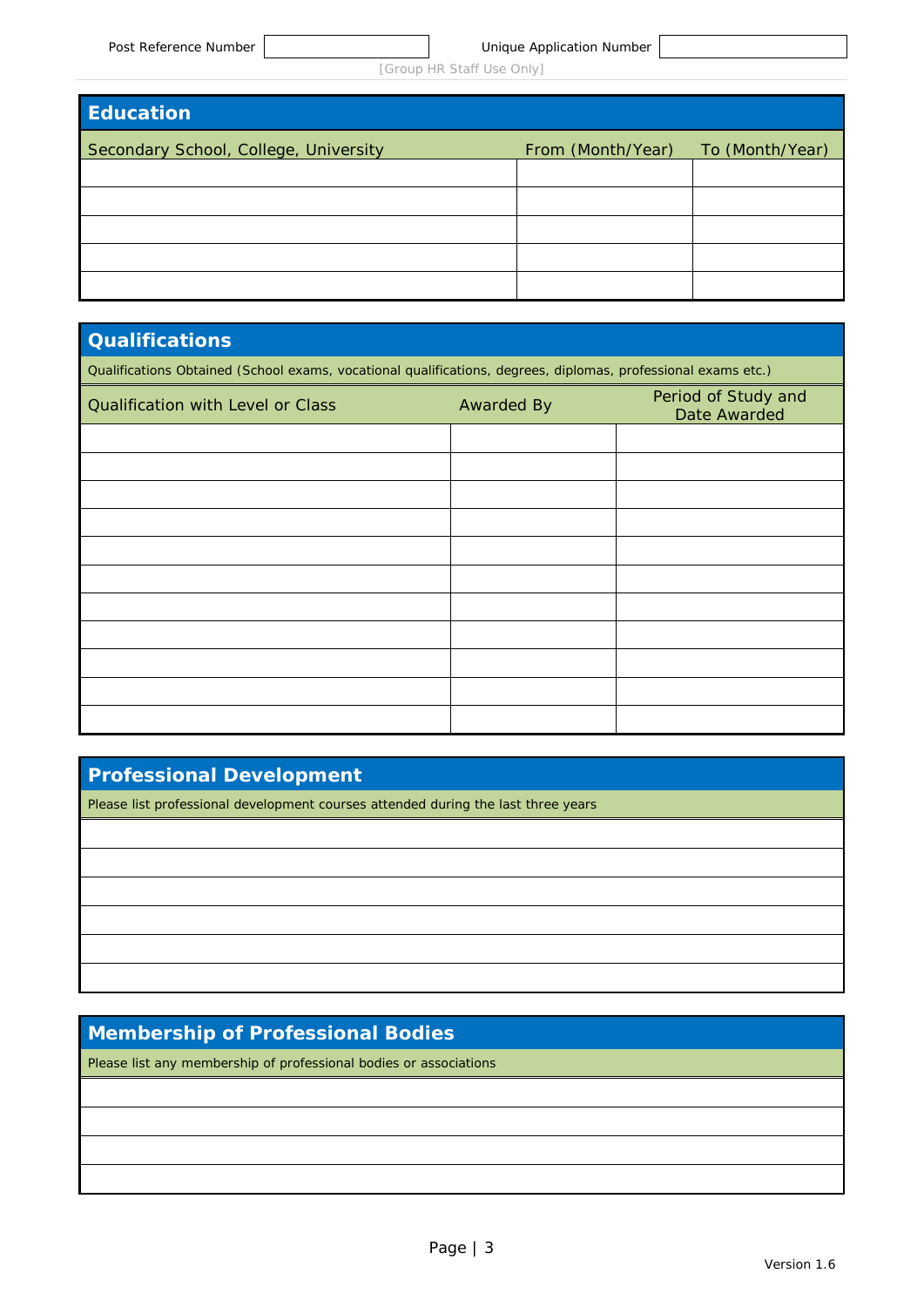| <b>Current Training Enrolments</b> |        |                   |                      |
|------------------------------------|--------|-------------------|----------------------|
| <b>Training Provider</b>           | Course | <b>Start Date</b> | Expected<br>End Date |
|                                    |        |                   |                      |
|                                    |        |                   |                      |
|                                    |        |                   |                      |
|                                    |        |                   |                      |
|                                    |        |                   |                      |

### **Concurrent Employment**

*Please give details of any paid or unpaid work you wish to continue, if appointed to the post*

### **Department for Education Registration Number – Teaching Staff Only**

If you hold a registration with the Department for Education please provide the number below

### **Declaration**

I have read the Guidance Notes for applicants and have included my Supporting Statement and Personal Data Form. I certify that the information I have entered is true and accurate, and I understand that any false information or failure to provide relevant supporting documentation or disclose criminal convictions when applying for a post may, in the event of employment, result in dismissal or disciplinary action by Chelmsford College. I hereby give explicit consent to process the information submitted in this application under the terms of the relevant Data Protection legislation.

I understand that the information will be kept confidential and used only by the assessment panel for the purpose of selecting the best candidate for the post.

I hereby consent to details of my previous employment and education, held under the relevant Data Protection legislation , to be released to Chelmsford College for the purposes of obtaining references.

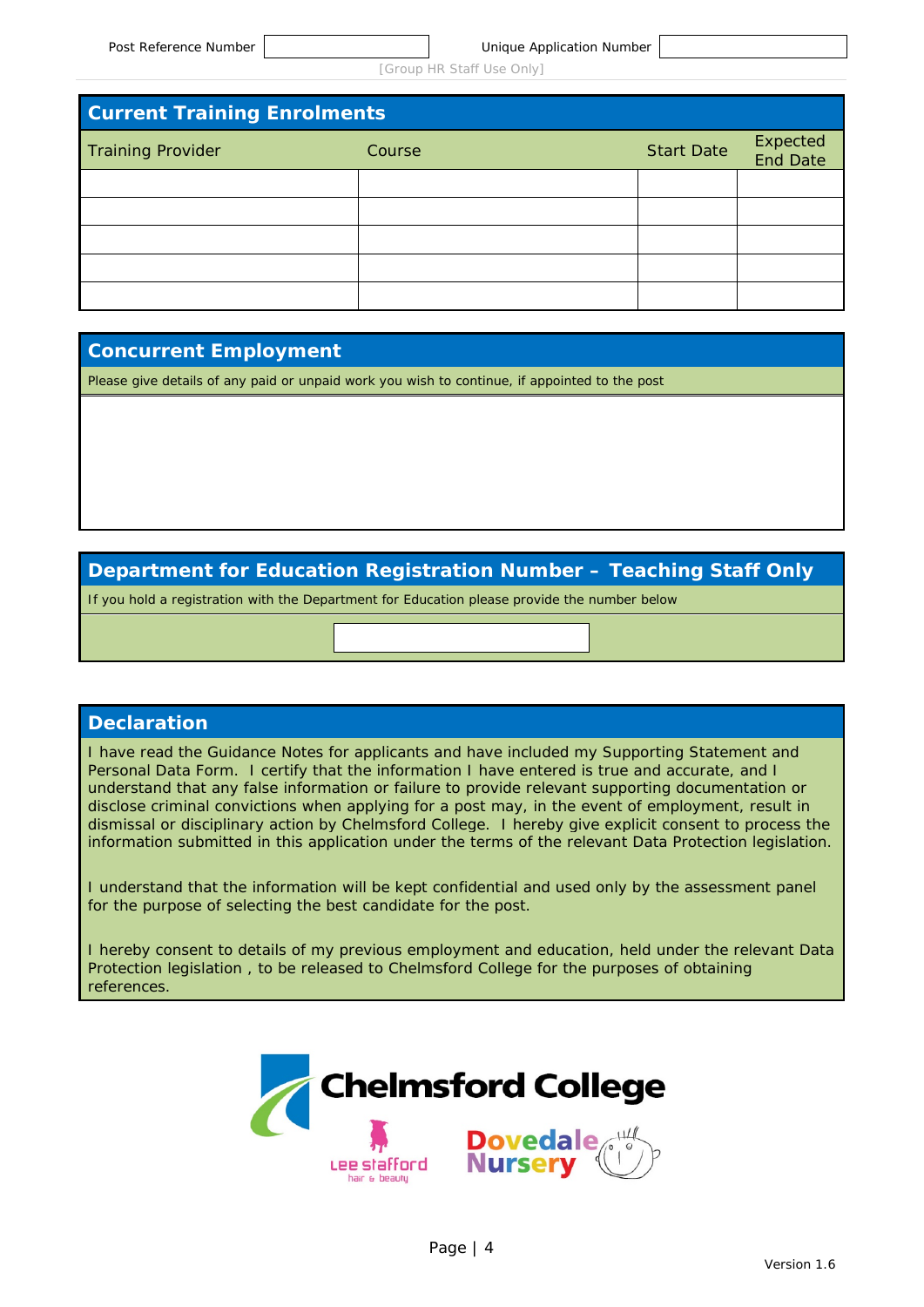|                   | <b>References</b>                    |                                                                                                                                                                                                                                                                                                                                                                                                                                                                   |  |
|-------------------|--------------------------------------|-------------------------------------------------------------------------------------------------------------------------------------------------------------------------------------------------------------------------------------------------------------------------------------------------------------------------------------------------------------------------------------------------------------------------------------------------------------------|--|
|                   |                                      | Please note that you must provide contact details for two referees from your current and most recent post. These<br>should, wherever possible, be the Head of Establishment. Character referees and references from friends and<br>acquaintances are not acceptable. References will be required prior to employment commencing and must be<br>acceptable to the College Group. It is assumed you will have obtained consent to provide us with referees details. |  |
|                   | Name of Referee                      |                                                                                                                                                                                                                                                                                                                                                                                                                                                                   |  |
|                   | <b>Relationship to Applicant</b>     |                                                                                                                                                                                                                                                                                                                                                                                                                                                                   |  |
|                   | Post Title                           |                                                                                                                                                                                                                                                                                                                                                                                                                                                                   |  |
|                   | Organisation/<br><b>Company Name</b> |                                                                                                                                                                                                                                                                                                                                                                                                                                                                   |  |
|                   |                                      |                                                                                                                                                                                                                                                                                                                                                                                                                                                                   |  |
| <b>Referee</b>    | <b>Address</b>                       |                                                                                                                                                                                                                                                                                                                                                                                                                                                                   |  |
|                   |                                      |                                                                                                                                                                                                                                                                                                                                                                                                                                                                   |  |
|                   | Email                                |                                                                                                                                                                                                                                                                                                                                                                                                                                                                   |  |
|                   | Phone                                |                                                                                                                                                                                                                                                                                                                                                                                                                                                                   |  |
|                   | Fax                                  |                                                                                                                                                                                                                                                                                                                                                                                                                                                                   |  |
|                   | Name of Referee                      |                                                                                                                                                                                                                                                                                                                                                                                                                                                                   |  |
|                   | <b>Relationship to Applicant</b>     |                                                                                                                                                                                                                                                                                                                                                                                                                                                                   |  |
|                   | Post Title                           |                                                                                                                                                                                                                                                                                                                                                                                                                                                                   |  |
| $\mathbf{\Omega}$ | Organisation/<br><b>Company Name</b> |                                                                                                                                                                                                                                                                                                                                                                                                                                                                   |  |
|                   |                                      |                                                                                                                                                                                                                                                                                                                                                                                                                                                                   |  |
| <b>Referee</b>    | <b>Address</b>                       |                                                                                                                                                                                                                                                                                                                                                                                                                                                                   |  |
|                   |                                      |                                                                                                                                                                                                                                                                                                                                                                                                                                                                   |  |
|                   | Email                                |                                                                                                                                                                                                                                                                                                                                                                                                                                                                   |  |
|                   | Phone                                |                                                                                                                                                                                                                                                                                                                                                                                                                                                                   |  |
|                   | Fax                                  |                                                                                                                                                                                                                                                                                                                                                                                                                                                                   |  |
|                   |                                      |                                                                                                                                                                                                                                                                                                                                                                                                                                                                   |  |

|                           | Name of Referee           |  |
|---------------------------|---------------------------|--|
|                           | Relationship to Applicant |  |
|                           | Post Title                |  |
|                           | Organisation              |  |
| <b>Additional Referee</b> | <b>Address</b>            |  |
|                           | Email                     |  |
|                           | Phone                     |  |
|                           | Fax                       |  |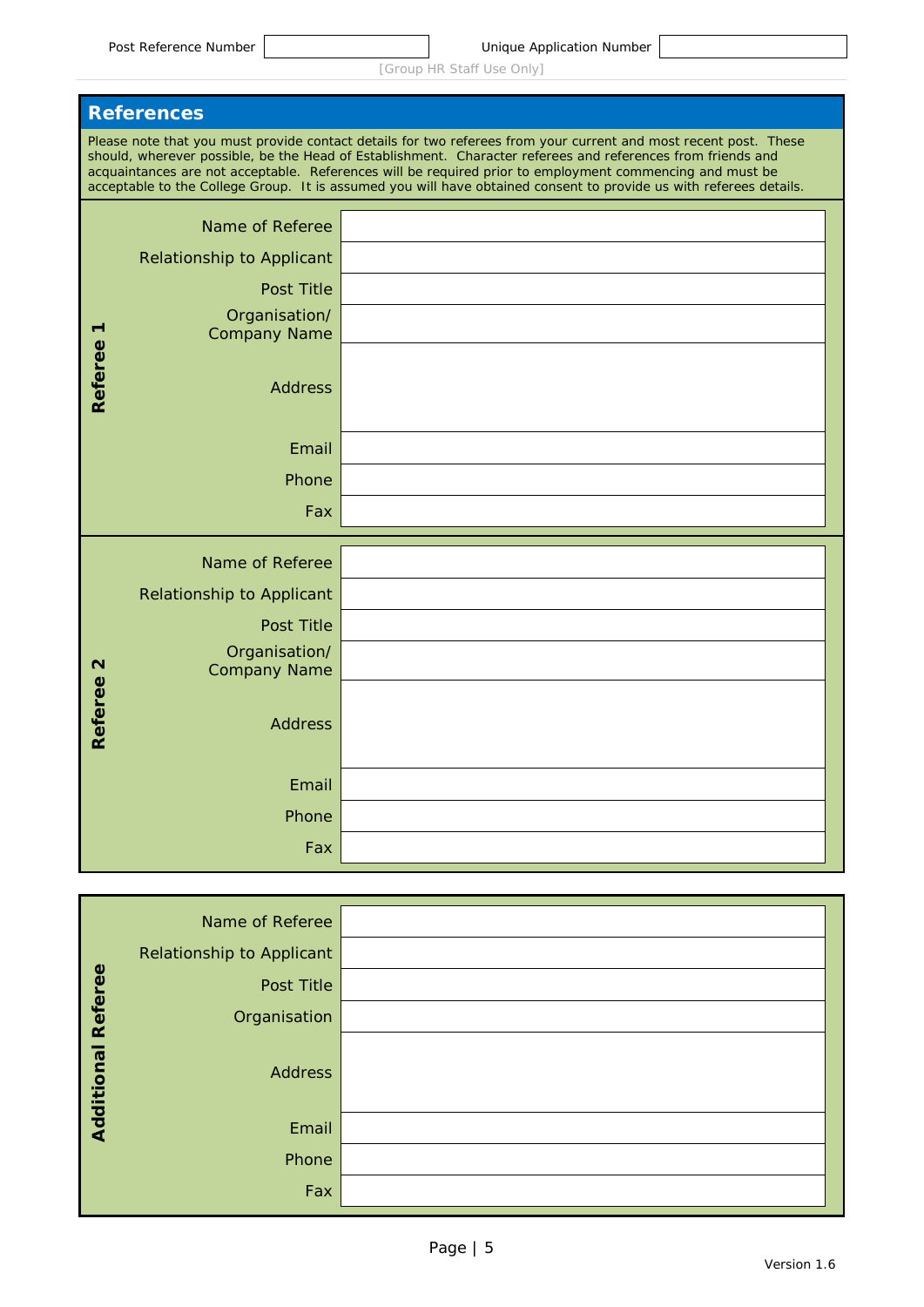### **Supporting Statement**

*Please submit information in support of your application that demonstrates how your skills and abilities relate to the Job Description and the associated Person Specification. In particular highlight the strengths you would bring and the reasons why you are well suited to the appointment. Please use the space provided below or attach a separate document which must not exceed 2 sides of A4 in length.*

*Please note that CVs will not be accepted in place of this Supporting Statement.*